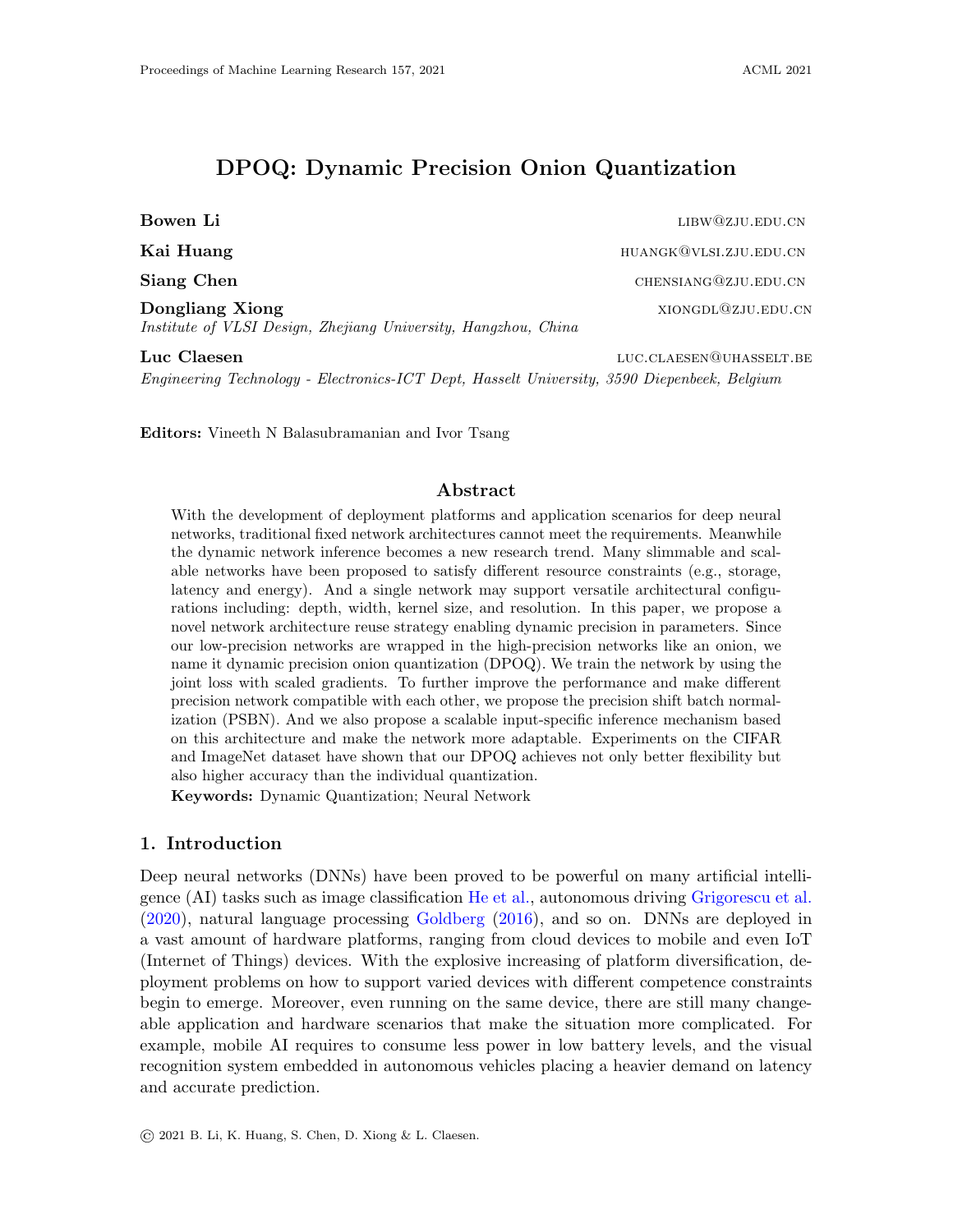Many neural architecture search (NAS) methods [Zoph and Le;](#page-15-0) [Zoph et al.;](#page-15-1) [Real et al.](#page-14-0) are proposed to assist manual design. They integrate the hardware constraints into search objectives and find candidate networks. However, the optimal network architecture varies significantly under different hardware resources, and it is highly expensive to design specialized DNNs for every scenario. As a result, both the human-based design and NAS are unable to keep up with the demand. To tackle this problem, the networks are required to be configurable and adaptive on account of different hardware devices and dynamic deployment environments. Many dynamic architectures and inference methods have been proposed to make the network more flexible and scalable. [Yu et al.](#page-15-2) trains the slimmable neural networks with different layer widths (number of active channels), and adjust the amount of channels during inference to meet resource budgets.

Inspired by slimmable neural networks, many works [Cai et al.](#page-12-0) focus on exploring the adaptation of other dimensions including: depth, width, kernel size, and resolution. Among them, dynamic precision has not been well studied in the previous work. AdaBits [Jin](#page-14-1) [et al.](#page-14-1) simultaneously train models under different bit-widths with shared full-precision weights. After training, the precision of the network's representations can be adjusted on the fly. However, the bit-width of the network is "static" for all inputs, no matter the sample is easy or hard. And they adjust the model by quantizing the shared weights to the expected bit-width, which introduces an alignment problem when switching between two quantization bit-widths. They solve it by using the floor rounding function, but it damages the accuracy and cause non-convergence in low bit-width. [Zhang et al.](#page-15-3) [\(c\)](#page-15-3) propose precision gating (PG), a method enabling dual-precision execution of DNNs. They split the features into two precision, only important features are assigned with higher precision classes. The criteria of importance is decided by whether the feature value is greater than a learnable gating threshold.

In this paper, we propose the dynamic precision onion quantization (DPOQ) as illustrated in Figure [1.](#page-2-0) The low-precision network is wrapped in the high-precision network and the bit-width is increased layer by layer like an onion. Our DPOQ reuses low-precision intermediate results when doing high-precision running. For example, both 2-bit and 4-bit results can be obtained with 2-times 2bit forward running. Different from AdaBits, the parameters in our DPOQ are already quantized, and we adjust the precision by cutting or adding part of the network. The key differences between PG and our DPOQ are that our DPOQ applies multi-precision to the weights and outputs the results of all precision networks. We investigate and examine separate and joint training for the DPOQ. And we discover that both approaches are single-faceted and only perform well in part of precision. We tackle this by using a compromised update rule with scaled gradients. For better data interaction between different precision, we propose a simple and effective approach named precision shift batch normalization (PSBN). We utilize the affine transformation in the original Batch Normalization layer [Ioffe and Szegedy](#page-13-3) [\(2015\)](#page-13-3) and add an extra output for precision shifted data. Moreover, the low-precision outputs can be treated as an early exit. If the low-precision results are not satisfactory for some images, the high-precision network can reuse the intermediate results from the low-precision network, and only a difference bit network computation is needed to get the high-precision results. Based on that, we take a new variable confidence into consideration and put forward a dynamic precision inference mechanism. Our contributions are summarized as follows: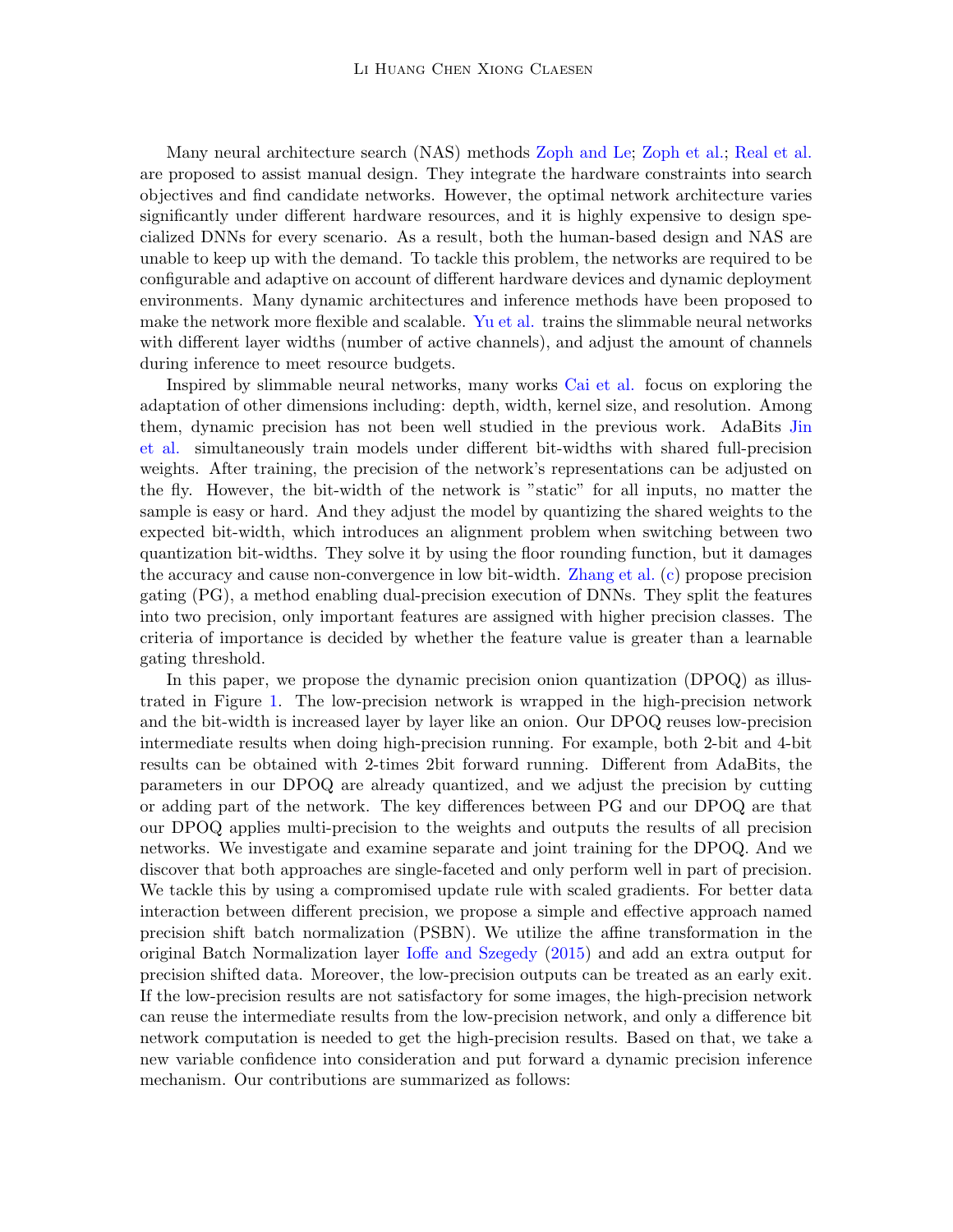

<span id="page-2-0"></span>Figure 1: The illustration of our DPOQ network of four precision: 2,4,8 and 16 bits

- We design the dynamic precision onion quantization (DPOQ), which can adjust its weight precision on the fly according to hardware constraints or accuracy demands.
- We propose precision shift batch normalization (PSBN) to alleviate the distribution difference among different precision networks.
- We explore an early exit based scalable inference method, which considers the difficulty of different inputs and makes the DPOQ network inference more cost-effective.

## 2. Related Work

#### 2.1. Neural Network Quantization

To achieve better performance and more accurate prediction, the networks grow wider and deeper, and the network compression is an essential step for deployment. Quantization is one of the most widely adopted compression methods. It reduces the model size and speeds up the inference by the means of converting floating-point arithmetic of neural networks into fixed-point. Quantization methods can roughly be divided into post-training quantization [Jacob et al.;](#page-13-4) [Banner et al.;](#page-12-1) [Choukroun et al.;](#page-13-5) [Nagel et al.](#page-14-2) and quantizationaware quantization [Hubara et al.;](#page-13-6) [Courbariaux et al.;](#page-13-7) [Rastegari et al.;](#page-14-3) [Zhou et al.](#page-15-4) [\(2016\)](#page-15-4) , according to the order of quantization and training. BNNs [Hubara et al.](#page-13-6) binarize weights and activations into  $\{-1, +1\}$ , and the energy-consuming multiplication-accumulations can be replaced by lightweight xnor and popcount operations. DoReFa [Zhou et al.](#page-15-4) [\(2016\)](#page-15-4) quantize the weights, activations and gradients into low bit-width. [Jacob et al.](#page-13-4) propose an integer-arithmetic-only quantization that limits both weights and activation to 8-bit.

Quantization-aware training methods make the model to adapt to the quantization noise through training, but normally only support a specific precision at a time. Post-training quantization methods need no further re-training, but suffer from significant performance degradation for low bit-width quantization. Developing a single model applicable for different bit-widths is still an open problem that has not been well-examined.

#### 2.2. Dynamic Inference

Dynamic inference is a technique to adjust the network structure at runtime to satisfy different resources and tasks demands. We subdivide the concept of dynamic inference into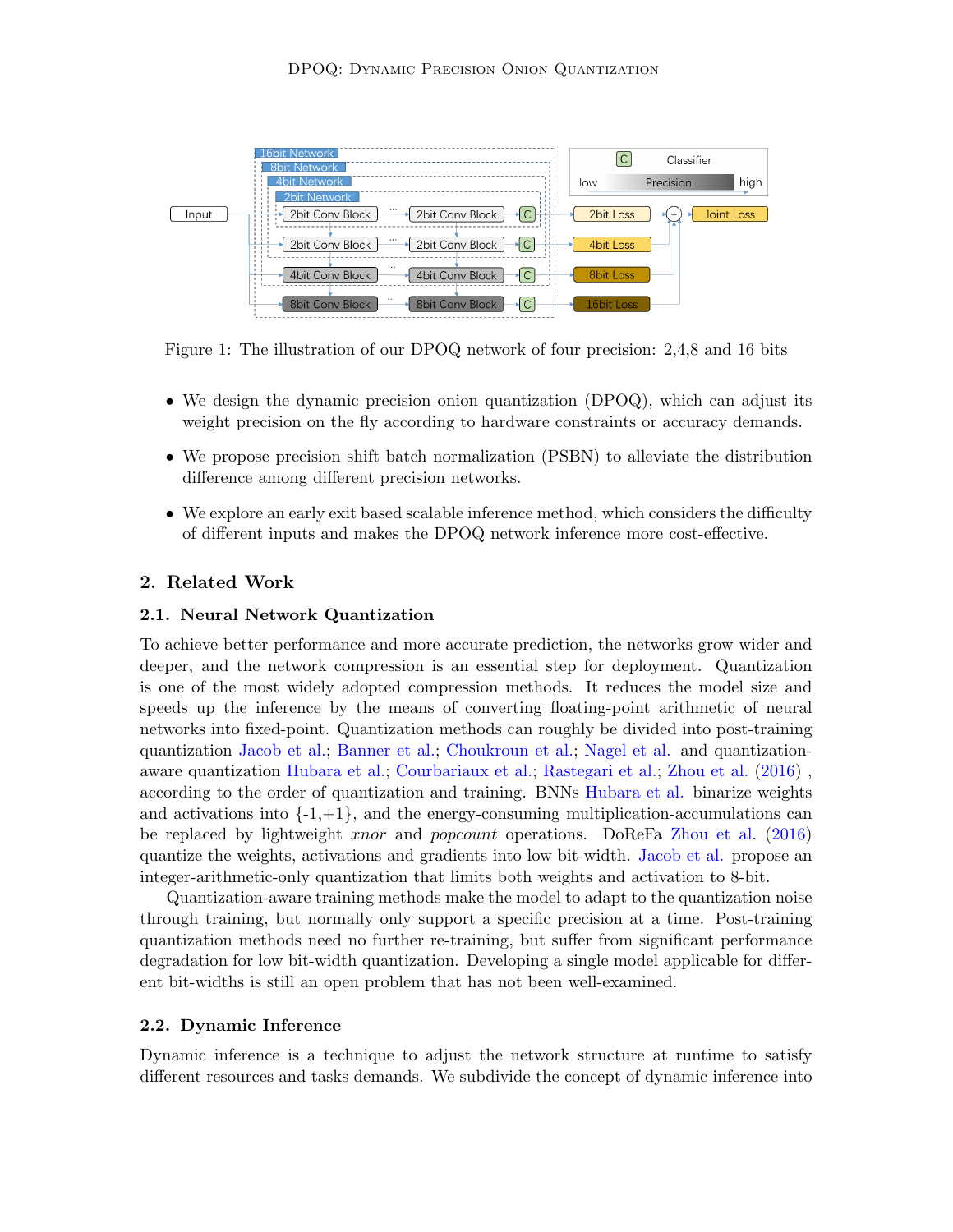input-dependent and input-independent according to the fact if the network architecture is relevant to the input or not.

Input-independent. The network architecture is mainly determined by the hardware resource constraints. The network is trained to support versatile architectural configurations, and it can be specialized in different deployment scenarios in need. For example, the different scenarios here can be concretized into different constraints, for instant: memory, runtime latency and power consumption, and we can select part of the network for inference without re-training. Slimmable neural networks [Yu et al.;](#page-15-2) [Yu and Huang](#page-15-5) [\(a,](#page-15-5)[b\)](#page-15-6) train the network executable with different widths, and allow instant and adaptive accuracy-efficiency tradeoffs at runtime. [Cai et al.](#page-12-0) propose once-for-all, which decouples training and search to support diverse architectural settings including depth, width, kernel size, and resolution. AdaBits [Jin et al.](#page-14-1) enables adaptive bit-widths of weights and activations by using a joint quantization approach and the switchable clipping level.

Input-dependent. Even in the same dataset, it has different difficulty levels to classify different inputs. Running "easy" samples with intensive computational intensive models may cause the network "overthinking" [Kaya et al.,](#page-14-4) which is not only wasteful but also harmful. Based on that, the input-dependent methods are more flexible and can adjust the network architecture depending on the input. They mitigate the "overthinking" problem by adding auxiliary classifiers to the internal layers of a standard network and forcing the majority of input patterns to exit at the branches based on the confidence. The multiple "early exits" method [Zhang et al.](#page-15-7) [\(b\)](#page-15-7); [Teerapittayanon et al.](#page-14-5) not only cuts the average inference cost but also brings some accuracy improvements. SkipNet [Wang et al.](#page-14-6) learns to dynamically skip redundant layers on a per-input basis. Challenging images are executed with more layers than easy images. MSDNets [Huang et al.](#page-13-8) and RANet[sYang et al.](#page-14-7) use multi-scale dense structure for efficient inference. They compress the input samples to multi-scales, and an easy sample can be classified rapidly from a low-resolution feature map.

## 3. Dynamic Onion Quantization

The output of a convolution layer can be formulated as:

$$
O = I * W + B. \tag{1}
$$

Where I,  $W$  and  $B$  are the inputs, weights and bias respectively, and we omit the bias in the remainder for simplicity. The weight  $W$  can be quantized to two different bit-widths hb and lb  $(hb > lb)$ , and the fixed-point formats after quantization are  $W_{hb}$  and  $W_{lb}$ . Suppose the quantization is linear and the  $W_{lb}$  is identical to the most-significant lb bits of  $W_{hb}$ . We define the least-significant  $hb - lb$  bit of  $W_{hb}$  as:

$$
W_{hb-lb} = W_{hb} - W_{lb} * 2^{(hb-lb)}.
$$
\n(2)

Then we can reformulate the high-precision output  $O_{hb}$  into two lower-precision calculations, and reuse the low-precision convolution results to reduce computations:

$$
O_{hb} = I * W_{hb}
$$
  
=  $I * (W_{lb} * 2^{(hb-lb)} + W_{hb-lb})$   
=  $O_{lb} + O_{hb-lb}$ . (3)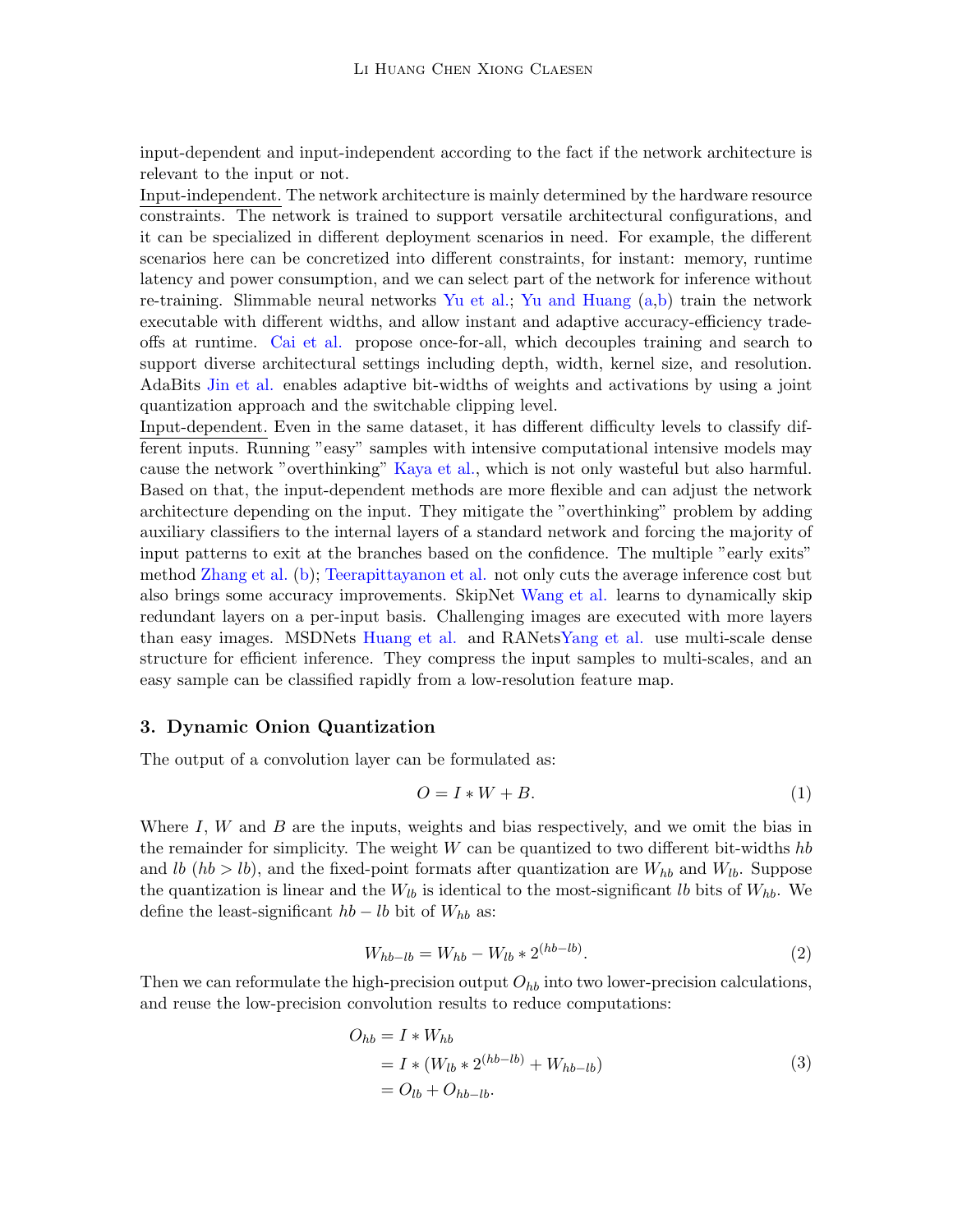However, due to the nonlinear function  $F(.)$  in the activation layer, the output after the first convolution layer  $O_{hb}^n = F(O_{hb}^{n-1}) * W_{hb}^n$ ,  $(n > 1)$  can not be directly reformulated with  $O_{lb}^n$  and  $O_{hb-lb}^n$ . For architectural consistency, we make an approximation to the expression of the high-precision output, and the network will learn appropriate parameters during training:

$$
O_{hb}^n \approx O_{lb}^n + O_{hb-lb}^n. \tag{4}
$$

In most networks, a basic block is composed of a convolution layer, a batch-normalization (BN) layer, and a ReLU layer. Based on the above approximation, we propose our dual-precision basic block architecture in Figure 2(a[\)subfigure.](#page-6-0)  $O_{lb}$  and  $O_{hb-lb}$  are the outputs of  $Conv_{lb}$  and  $Conv_{hb-b}$  separately, and the two outputs are added to get the  $O_{hb}$  before sending it to the next layer. Since we divide the low-precision results and high-precision results into two different data-paths and assign each precision with an individual BN layer, we do not have the distribution consistency problem as slimmable neural networks have.

Furthermore, the dual-precision network can be easily extended to a multi-precision network, and each new precision only calculates the difference precision from the previous one. With the basic block, we build up a 4-precision dynamic precision onion quantization (DPOQ) network as illustrated in Figure [1.](#page-2-0) The total number of weight bits is 16 and it consists of 4 parts: 2 bits, 2 bits, 4 bits, and 8 bits. On the basis of our reuse strategy, the precisions of the four sub-network outputs are 2 bits, 4 bits, 8 bits, and 16 bits. The architecture has two directions of data-path: the horizontal direction and the vertical direction. The horizontal direction data-path denotes that the network goes deeper. The input samples are sent to each bit-mode network, and each sub-network has a classifier outputting its predicted results. The vertical direction data-path denotes the data reuse. The high-precision networks reuse the intermediate convolution results from lower-precision networks.

This structure gives three advantages. First, the precision of the DPOQ network is easy to be adjusted according to hardware and resource constraints. We optimize all precision network loss functions during training, and the parameters in the DPOQ network have been already quantized. As a result, the precision switching can be achieved by simply cutting or adding part of the network in deployment. And this architecture is also extensible and reusable. When a new precision is added to a pre-trained DPOQ network, we can only train the new part and fix the rest part of the network. Second, the low-precision outputs can be seen as an early exit of high-precision ones. The network will first predict a sample with the lowest precision sub-network. If the lowest precision output is confident enough, the sample can exit from the network. It can avoid the high computational cost induced by performing convolutions on a higher precision network and bring significant reductions of the inference cost. Then if the low-precision output is unsatisfactory or unreliable, it is easy to calculate the higher precision outputs based on low-precision intermediate convolution results. Third, we can calculate the ensemble prediction results with almost no extra cost. The parameters and operations of the BN and ReLU layer are negligible comparing to the convolution layer. We can get both high-precision and low-precision results at the cost of high-precision running.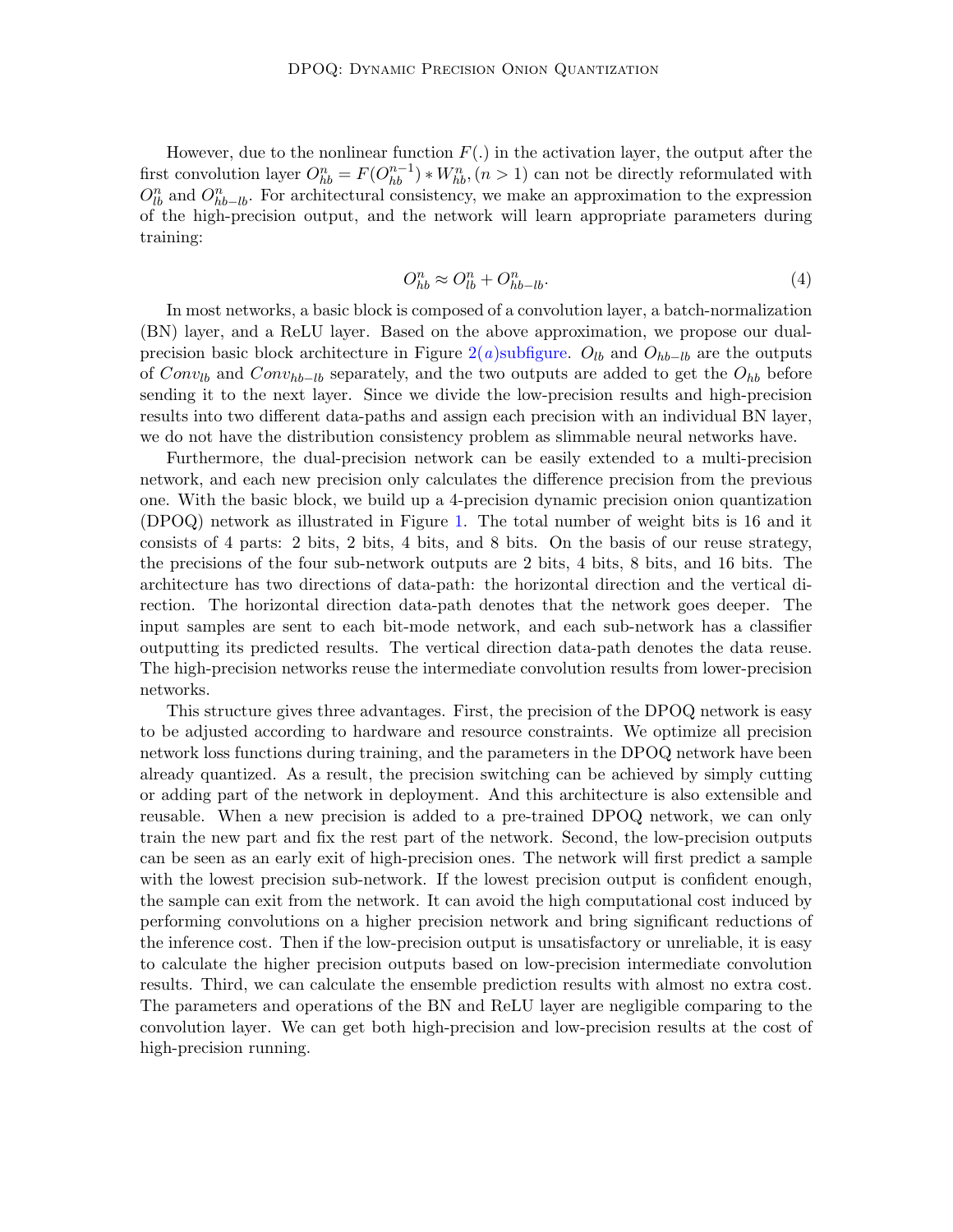## 3.1. Training Strategy

The training of our architecture is similar but nonidentical to the training of multi-exits networks. In short, the multi-exits network is composed of a backbone network and several branch classifiers. And customarily, the branch classifiers are not used alone, and if the early classifier is unable to output a confident result, later classifiers will make up for that. In some works [Szegedy et al.,](#page-14-8) the early-exits are only used to improve the performance of the backbone network during training, because they help to reduce the tendency to overfitting and vanishing gradients. Therefore, more attention is paid to the accuracy of the final backbone network output than of those auxiliary classifiers. Instead, the PSBN do not have a distinction between backbone and branch networks, all classifiers of our network are required to play the pivotal role for different resource-constrained conditions.

There are two approaches to train the multi-exits network: joint training and separate training. The main difference between the two approaches is whether the gradient of the branch outputs loss is transmitted to the backbone network in backpropagation. The separate training is applicable to the situations in which the backbone network is provided beforehand. And the loss function of both approaches can be formulated as a weighted sum of per-output losses:

<span id="page-5-0"></span>
$$
loss = \sum_{k \in BitList} \alpha_k CrossEntropy(y_k, y), \tag{5}
$$

where  $\alpha_k$  weighs the contribution of the kth classifier loss.  $y_k$  and y are the outputs of kth classifier and the ground truth separately. Since the different demands mentioned above, multi-exits methods are not directly applicable to our network. On the one hand, the joint training may cause poor performance at low precision. More specifically, from Figure [1](#page-2-0) we can see, the 2-bit output is only calculated from a 2-bit network. However, the convolution blocks in the 2-bit network are used in all the 4 precision outputs. Suppose the  $\alpha_k$  is all ones for each precision. Following the chain rule, the gradients of 2-bit network parameters  $\theta_2$  can be computed as:  $\nabla_{\theta_2}L = \partial (L_2 + L_4 + L_8 + L_{16})/\partial \theta_2$ . It has three additional terms coming from higher precision loss, which means only about a quarter of the total gradient is worked to optimize the 2-bit loss. As a result, the network tends to sacrifices low-precision network accuracy to improve high-precision network accuracy. On the other hand, the separate training, which detaches the gradient from high-precision and trains each precision independently, can achieve the same accuracy as individual training at the lowest precision theoretically. But it limits the potential of models deployed on higher precision.

We hope the low precision parameters can take the high precision loss into account but not be constrained by it. To address this, we propose a modified update rule by multiplying the gradient from high precision loss by a scale. The update rule of low precision parameters  $\theta_{lb}$  is defined as:

$$
\theta_{lb}^n = \theta_{lb}^{n-1} - \eta \left( \frac{\partial L_{lb}}{\partial \theta_{lb}} + \lambda \frac{\partial L_{hb}}{\partial \theta_{lb}} \right),\tag{6}
$$

where  $\eta$  is the learning rate and the terms in bracket can be considered as the modified gradient, n is the iteration,  $\lambda$  is the scale for high precision loss. Note it is different from changing the weight  $\alpha_k$  of high precision loss in equation [5.](#page-5-0) The scale  $\lambda$  is only multiplied to the low precision parameters' gradient from high precision loss, and we maintain the high precision parameters' gradient unchanged as  $\partial L_{hb}/\partial \theta_{hb}$ . It is more flexible in multi-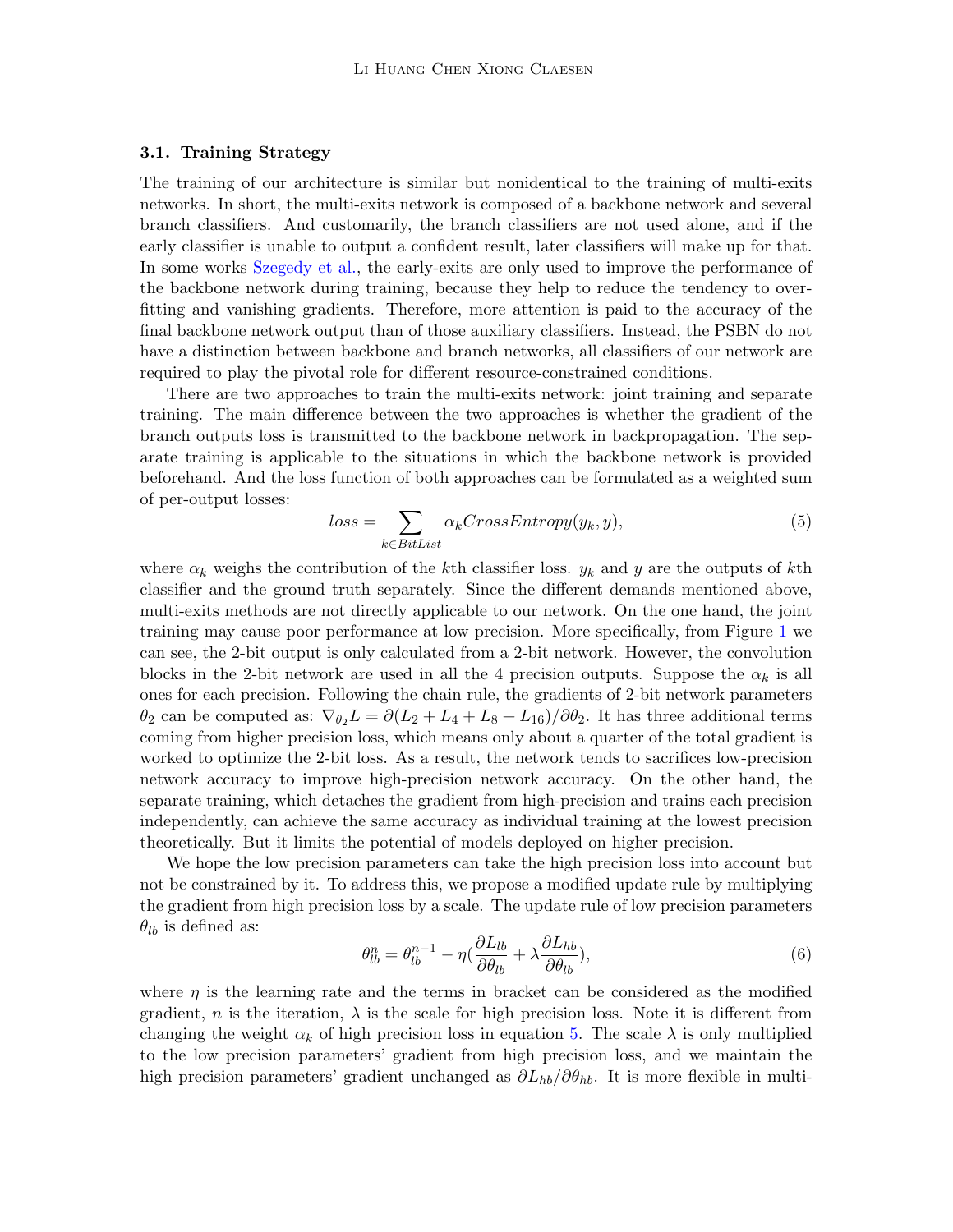<span id="page-6-0"></span>

<span id="page-6-1"></span>Figure 2: The basic block of a dynamic precision onion quantization (DPOQ) network.

precision conditions, different scales can be assigned to different precision. The gradient scale approach is a combination of joint training and separate training, and the scaling factors of these two training methods are 1 and 0, separately. We set the scale as  $lb/hb$ , which is a compromise value in between. It is bit-width related and takes the ability of different precision networks into consideration.

In addition, we do not adopt the self-distillation [Zhang et al.](#page-15-8) [\(a\)](#page-15-8), which is used in many early exits methods, because we find the effect of self-distillation is not satisfactory, and it may be caused by the particularity of quantization and our network architecture.

## 3.2. Precision Shift Batch Normalization

How to reuse the information from low-precision is a thorny problem. The element-wise addition used in Figure  $2(a)$ subfigure is not the best option, because the two precision convolutions may have different distributions and contradict each other. Using channel-wise concatenation with bottleneck convolution like DenseNet is more rational, but it increases the number of channels and brings too many extra operations for the high-precision. We reach a balance between cost and performance by using a channel-wise affine transformation, which is also used in the batch normalization (BN) layer [Ioffe and Szegedy](#page-13-3) [\(2015\)](#page-13-3). The original BN is proposed to reduce internal covariate shift, and the output of the BN layer is defined as follows :

$$
BN(y) = \gamma \frac{y - \mu}{\sqrt{\sigma^2 + \epsilon}} + \beta,\tag{7}
$$

where y is the input feature to be normalized,  $\mu$  and  $\sigma^2$  are channel-wise mean and variance of y,  $\epsilon$  is a small value to prevent the denominator from becoming zero,  $\gamma$  and  $\beta$  are learnable scale and shift.  $\mu$  and  $\sigma^2$  are calculated from the current mini-batch during training, and moving average statistics of them are used instead during evaluation.  $y$  is normalized to the standard normal distribution  $N(0,1)$  with  $\mu$  and  $\sigma^2$  first, and then dose the affine transformation to the desired distribution with learnable scale  $\gamma$  and shift  $\beta$ .

Based on the original BN, we make some modifications and propose our precision shift batch normalization (PSBN) to balance the convolution results from two different precisions. The PSBN has an extra output, which is used to transform the output to the expected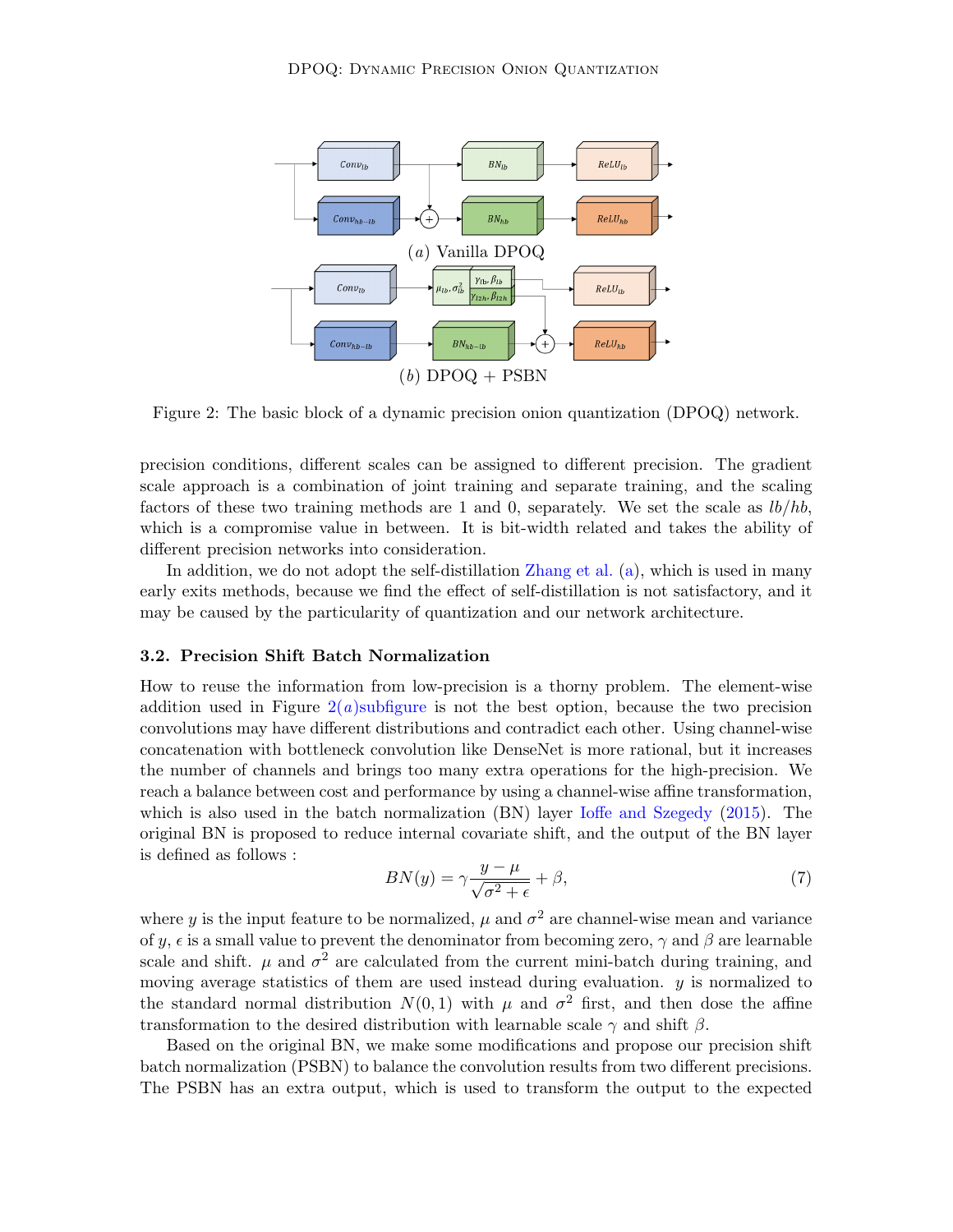

Figure 3: Flops VS. Accuracy. The value of Flops is the relative value to the 2-bit quantization network

distribution with precision-specific  $\gamma_{l2h}$  and  $\beta_{l2h}$ :

<span id="page-7-0"></span>
$$
PSBN_{l2h}(y) = \gamma_{l2h} \frac{y - \mu}{\sqrt{\sigma^2 + \epsilon}} + \beta_{l2h}.
$$
\n(8)

Instead of performing the element-wise adding operation right after the convolution layer, we push back the calculation of high-precision convolution results to the position after normalization as shown in Figure  $2(b)$ subfigure. It brings more flexibility and better compatibility with each precision. For example, when the gradients from two different precision loss functions conflict to each other, the low-precision convolution parameters in vanilla DPOQ may take a compromised result and perform lower in both precisions. The PSBN can ease the conflicts with multiple sets of scale and shift parameters for each precision. Though the PSBN introduces additional parameters and operations, the cost can be neglected comparing to convolution layers.

## 3.3. Dynamic Precision Inference Mechanism

Once the network is trained, it can be deployed to adaptive bit-width according to the hardware and resource constraints without further training. And because of our special data reuse mechanism, it can also be seen as a network with multi-exits. We introduce the input as a new variable and quantize the network dynamically according to it.

We use the confidence to decide when to exit. Confidence is the maximum output after softmax, and it is  $\in [0, 1]$ . If the confidence is bigger than a preset threshold, which means the network is confident enough about the result, then we can exit the network and move on to the next image. Otherwise, we should use a higher precision network to run this image. This procedure is repeated until one sub-network yields a confident prediction, or the highest precision network is utilized. Now, the problem becomes how to select the thresholds for each precision, and it is a trade-off between accuracy and operations. In this section, we will not give out the thresholds directly. Instead, we illustrate how to plot the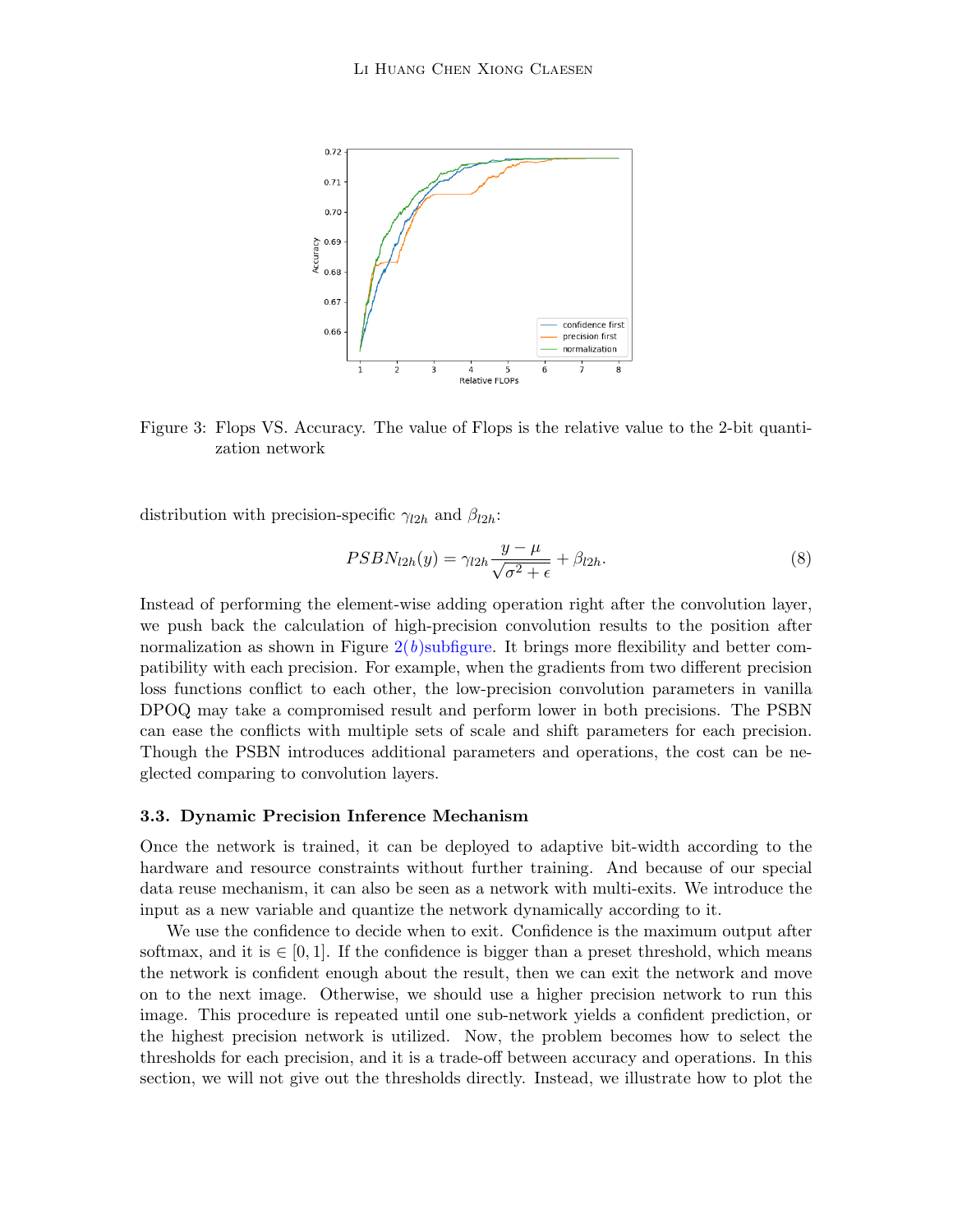steepest curve of FLOPs (floating-point operations) vs. accuracy. The user can select an appropriate point on the curve according to demands, and the values of each threshold can be calculated from any point on the curve.

For simplicity, we take the network with 4 precisions (2,4,8 and 16 bits) as an example. First, we run the evaluation of all the images in the lowest 2-bit precision and get the confidence. Then we sort the confidence and start rerunning in a higher 4-bit precision from the least confident image. During the rerunning, we also get confidence from higher precision results. How to treat the confidence from higher precision is a new problem. We design two naive rerunning strategies for that: one is to ignore the confidence from the higher precision, first rerun all the images from the current precision, then move to a higher precision, we call it "precision first" way; Another is to put the higher precision confidence into the sort list, and rerun the image in the order of confidence, we call it "confidence first" way. By the way, the thresholds calculated from the "confidence first" curve are the same for all the precisions.

The result is shown in Figure [3,](#page-7-0) the higher slope, the higher cost performance. Note that the accuracy is calculated from the ensemble prediction results, otherwise there will be a decline when the threshold gets close to 1. We can see that the two strategies have their strengths and weaknesses. The "precision first" way exhibits a stepwise increase, but it meets the bottleneck when the confidence threshold is near 1. The "confidence first" way is more smooth, but the initial slope is not as steep as the "precision first" way. The problem of the "confidence first" way is that the FLOPs of rerunning in low precision and in high precision are different, and a distinction should be made for different precision. For example, two images have the same confidence, one confidence is from 2-bit and another is from 4-bit. The 2-bit image has a higher rerunning priority because it consumes less rerun resource. We normalize the high precision confidences before adding them to the low precision confidence sort list. The "precision first" way can also be treated as a kind of normalization: adding 1 to the confidence of higher precision. But from its results, we can see that the linear normalization can not give consideration to both the low confidence region and the high confidence region. The linear transformation will also change the range of confidence which is undesirable. So we propose our normalized confidence by a power function as:

$$
confidence_{norm} = confidence^{lb/hb},\tag{9}
$$

where lb and hb are the number of bits for low and high precision separately. Since the original confidence is  $\in [0, 1]$ , the value is still in that range after the power function. And when two images have the same original confidence, the network will run low-precision first by using this kind of normalization. From Figure [3](#page-7-0) we can see that it combines the advantages of both the "precision first" way and the "confidence first" way, and achieves the highest cost performance.

## 4. Experiments

We evaluate our DPOQNet on the CIFAR and ImageNet classification task and compare the results with individually quantize models. We use the DoReFa [Zhou et al.](#page-15-4) [\(2016\)](#page-15-4) to quantize the weight, and the PACT [Choi et al.](#page-13-9) [\(2018\)](#page-13-9) to quantize the activation. We quantize all the convolution layers including the first layer.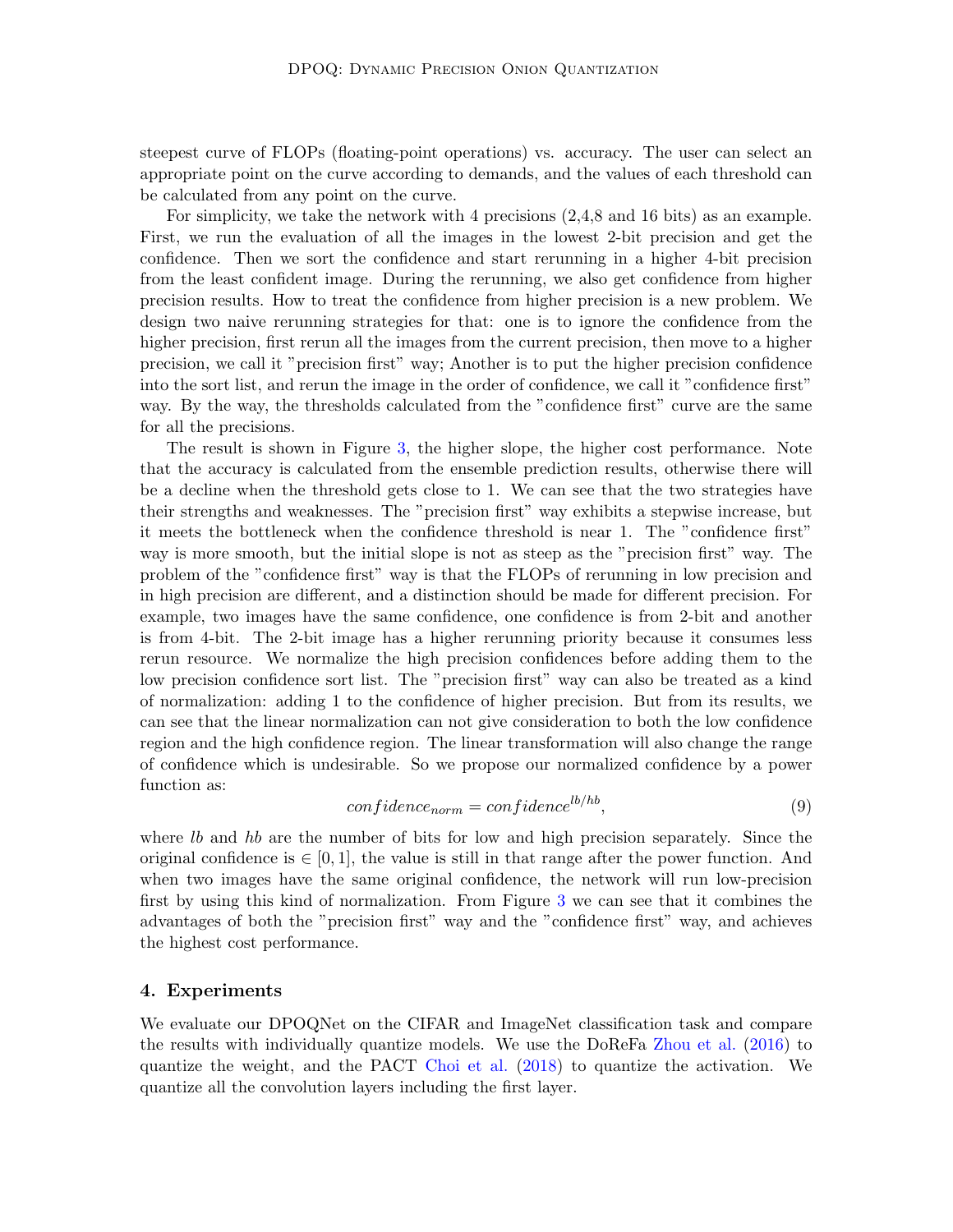<span id="page-9-0"></span>

| Table 1: Ablation results of ResNet20 on CIFAR100 dataset. " $16$ /fp32" denotes the 16 bit |
|---------------------------------------------------------------------------------------------|
| for our DPOQ and the fp32 for the individual training, and the activation bits is           |
|                                                                                             |

| Weight bits | 2     | 4     | 8     | $16$ /fp32 | avg   |
|-------------|-------|-------|-------|------------|-------|
| Individual  | 65.42 | 68.18 | 68.61 | 68.74      | 67.74 |
| Joint       | 62.96 | 68.82 | 69.13 | 69.21      | 67.53 |
| $+$ PSBN    | 62.63 | 67.60 | 70.30 | 71.05      | 67.90 |
| Separate    | 65.30 | 67.04 | 67.55 | 67.49      | 66.85 |
| $+$ PSBN    | 65.30 | 67.36 | 68.68 | 69.41      | 67.69 |
| Grad Scale  | 64.99 | 68.20 | 68.30 | 68.37      | 67.47 |
| $+$ PSBN    | 65.26 | 69.00 | 70.32 | 70.60      | 68.80 |



<span id="page-9-1"></span>Figure 4: The distributions of feature maps in ResNet20 (layer 13).

#### 4.1. Ablation Experiments

We present an ablation study on how the training modes and the PSBN affect the overall performance. The results are presented in Table [1,](#page-9-0) and two conclusions are drawn.

Firstly, the results of joint training and separate training are in accordance with our analysis. Joint training even surpasses individual training performance at high precision, while its 2-bit accuracy suffers from an about 3% drop. The effect of separate training is mediocre. It can achieve similar accuracy as individual training at low precision, but its accuracy grows slowly as the bit-width increases. All the training strategies are feasible and the choice primarily depends on which precision the user wants the DPOQ to work better. We use the gradient scale in the rest of this paper, which is more comprehensive and achieves the highest average accuracy.

Secondly, we can see the PSBN improves the performance for the table. With the help of PSBN, some training modes can achieve even higher average accuracy than the individual modes. To further understand the impact of PSBN, we visualize the distributions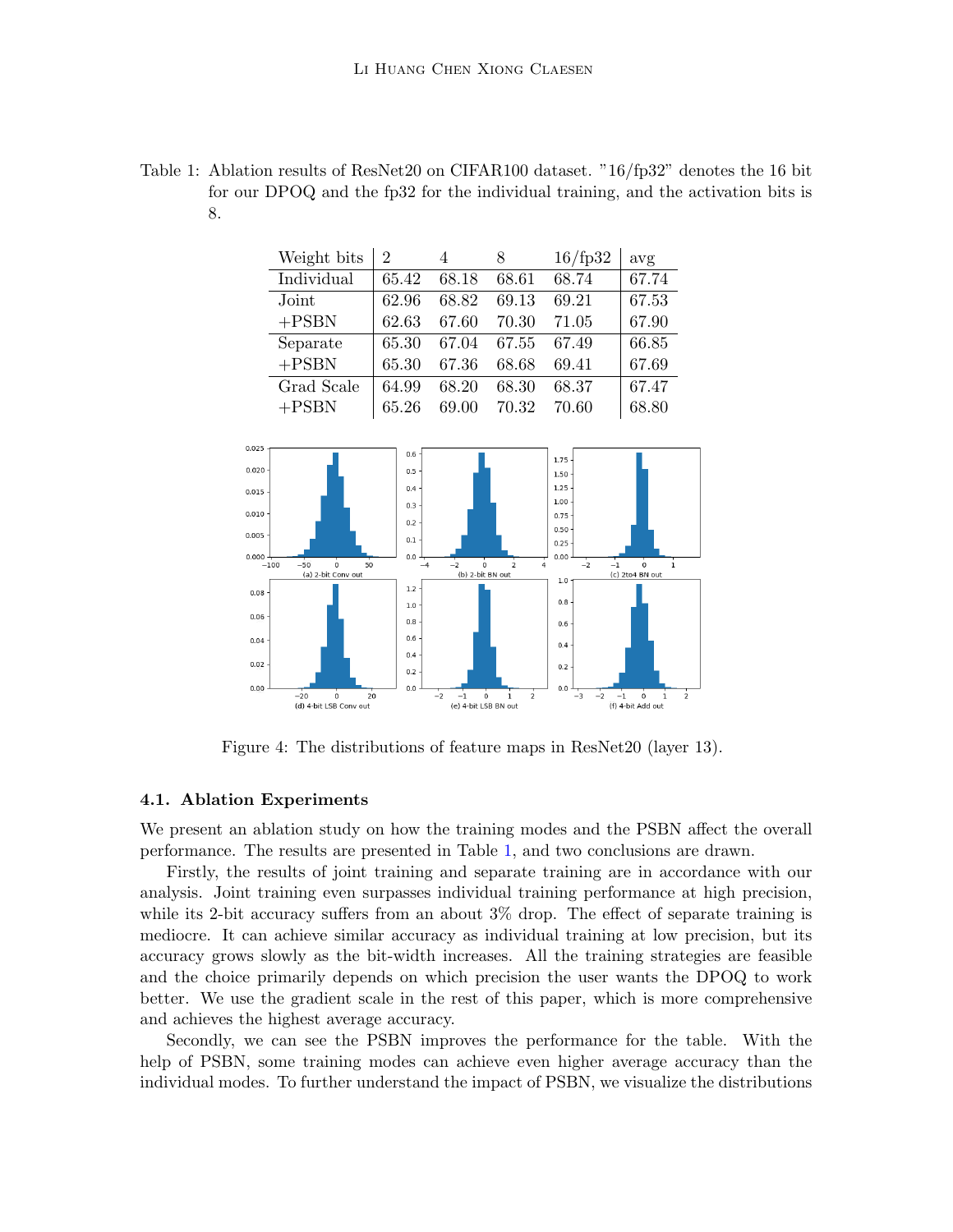<span id="page-10-0"></span>

| Network     | Wbits          | Abits          | CIFAR10    |              | CIFAR100   |              |
|-------------|----------------|----------------|------------|--------------|------------|--------------|
|             |                |                | Individual | <b>DPOQ</b>  | Individual | <b>DPOQ</b>  |
|             | $\overline{2}$ | $\overline{2}$ | 88.27      | 87.43        | 59.45      | 58.15        |
| ResNet20    | 4              |                | 89.84      | 90.07(86.69) | 62.40      | 63.69(63.12) |
|             | 8              |                | 89.98      | 91.08(90.86) | 63.35      | 67.39(66.91) |
|             | $16$ /fp32     |                | 90.13      | 91.34(91.39) | 63.51      | 68.10(68.47) |
|             | 4              | $\overline{4}$ | 92.10      | 92.14        | 70.72      | 70.64        |
| VGG11(BN)   | 5              |                | 92.18      | 92.46(92.44) | 71.22      | 71.26(71.14) |
|             | 6              |                | 92.49      | 92.57(92.45) | 71.39      | 71.49(71.35) |
|             |                |                | 92.46      | 92.58(92.49) | 71.31      | 71.47(71.42) |
|             | 4              | 8              | 88.97      | 89.03        | 68.53      | 69.20        |
| MobileNetV2 | 6              |                | 89.18      | 89.05(89.05) | 68.70      | 69.48(69.30) |
|             | 8              |                | 89.10      | 89.06(89.06) | 69.28      | 69.89(69.55) |

Table 2: CIFAR results.

<span id="page-10-1"></span>

| Table 3: ImageNet results. |             |            |            |              |             |             |  |
|----------------------------|-------------|------------|------------|--------------|-------------|-------------|--|
| Network                    | <b>Bits</b> | Individual | Jin et al. | <b>DPOQ</b>  | <b>DPOQ</b> | <b>DPOQ</b> |  |
|                            |             |            | (2,4,6,8)  | (2, 4, 6, 8) | (2,4,8,16)  | (4,5,6,8)   |  |
|                            | 2           | 64.5       | 54.1       | 63.9         | 64.2        |             |  |
|                            | 4           | 68.7       | 66.5       | 67.7         | 67.1        | 68.1        |  |
| ResNet18                   | 5           | 68.9       |            |              |             | 69.6        |  |
|                            | 6           | 69.11      | 67.7       | 69.5         |             | 70.7        |  |
|                            | 8           | 69.6       | 67.9       | 69.9         | 69.6        | 70.9        |  |
|                            | 16/fp32     | 69.4       |            |              | 70.2        |             |  |

of intermediate feature maps in Figure [4.](#page-9-1) We find the distributions of two low precision convolution results in  $(a)$  and  $(d)$  are different, and the direct addition is inappropriate. The distributions of two outputs of PSBN  $(b)$  and  $(c)$  are also different. The PSBN shifts the 2-bit feature maps to a similar distribution as 4-bit LSB BN layer output  $(e)$ . The final 4-bit feature map  $(f)$  is calculated by adding  $(c)$  and  $(e)$ . The figure and the table both prove that the PSBN is necessary and effective, the affine transformation decreases the distributions difference among different bit-width convolution outputs and assigns more flexibility to the network.

## 4.2. CIFAR and ImageNet results

The CIFAR dataset contains 50,000 training and 10,000 testing images, and the size of each image is 3 channels (RGB)  $\times$  32  $\times$  32 pixels. CIFAR-10 and CIFAR-100 contain 10 and 100 categories respectively. We train the network using stochastic gradient descent (SGD) with a momentum of 0.9 and a weight decay of 5e-4. The networks are trained from scratch for 200 epochs with a multi-step learning rate policy. The learning rate is initialized as 0.1 and divided by a factor of 10 at the 100th, 150th and 180th epoch. To make a fair comparison, we train the DPOQ the same way as individual training. Experimental results on CIFAR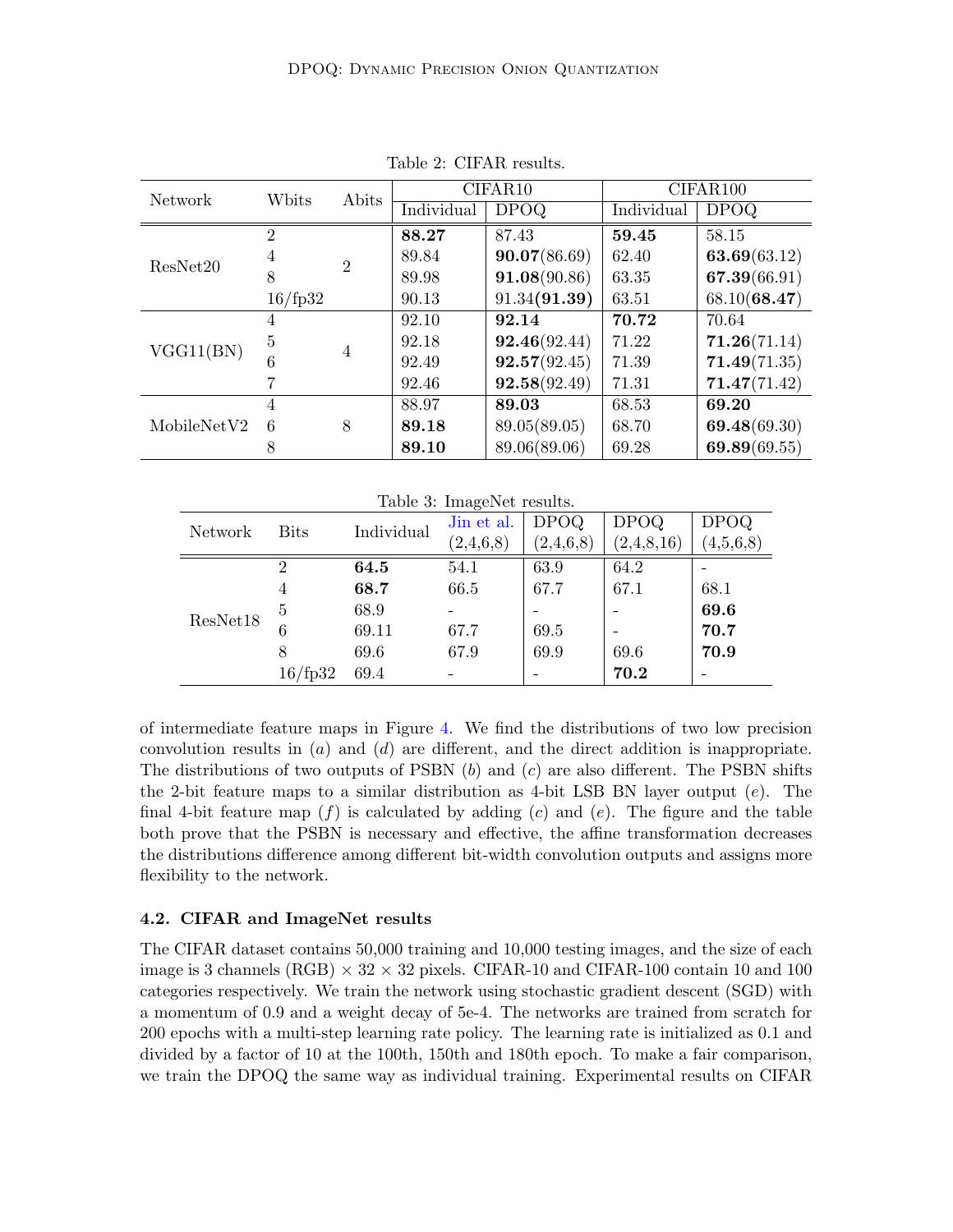<span id="page-11-0"></span>

Figure 5: Accuracy of DPOQ, "DI" denotes dynamic inference. (Better view in color.)

dataset are depicted in Table [2.](#page-10-0) We test several combinations of weight and activation bits on different networks. DPOQ boost accuracy of about 5% on the 16-bit ResNet20 in CIFAR100 dataset. The ImageNet [Deng et al.](#page-13-10) dataset comprised of 1.28M training images and 50K validation images with 1000 classes. The network is trained for 90 epochs in total with a batch size of 256. The network is trained with an SGD optimizer with a momentum of 0.9 and a weight decay of 1e-4. The learning rate is initialized as 0.1 and reduced by 0.1 for every 30 epochs. The results are summarized in Table [3.](#page-10-1) Although our DPOQ performs not so well in low precision, we improve the upper limit of about 1.5% on 8-bit ResNet18 without increasing the model size.

In summary, the DPOQ shows good compatibility and achieves almost the same performance as individual quantization-aware training for different models and datasets across all precisions. The performance of our DPOQ network is boosted with the sub-networks growth, especially our highest precision network surpasses the full-precision individual network. However, the responsibility of the lowest precision network is overemphasized. It gives consideration to all the other precision loss and may fail to optimize. We put forward some suggestions for the design of adjustable bit list: support fewer kinds of bits, assign more bits to the lower precision network, or use over-parameterized models. Then the high precision loss can be seen as a regularization term and even improve the performance. The effect of the ensemble prediction is mixed. It improves the performance for some models and makes a counter effect for others.We conjecture it is mainly due to the high coincidence degree of two precision outputs. The correctly predicted sample set of the high precision network contains almost all the correctly predicted samples of the low precision network. Then the low precision results are useless and even harmful for the ensemble prediction.

## 4.3. Dynamic inference results

Experiment results for dynamic inference are depicted in Figure [5.](#page-11-0) The transverse axis is the average number of bits. The longitudinal axis is the Top1 accuracy evaluated on CIFAR100 and ImageNet dataset. All the DPOQ models are trained in 2,4,8 and 16 bits.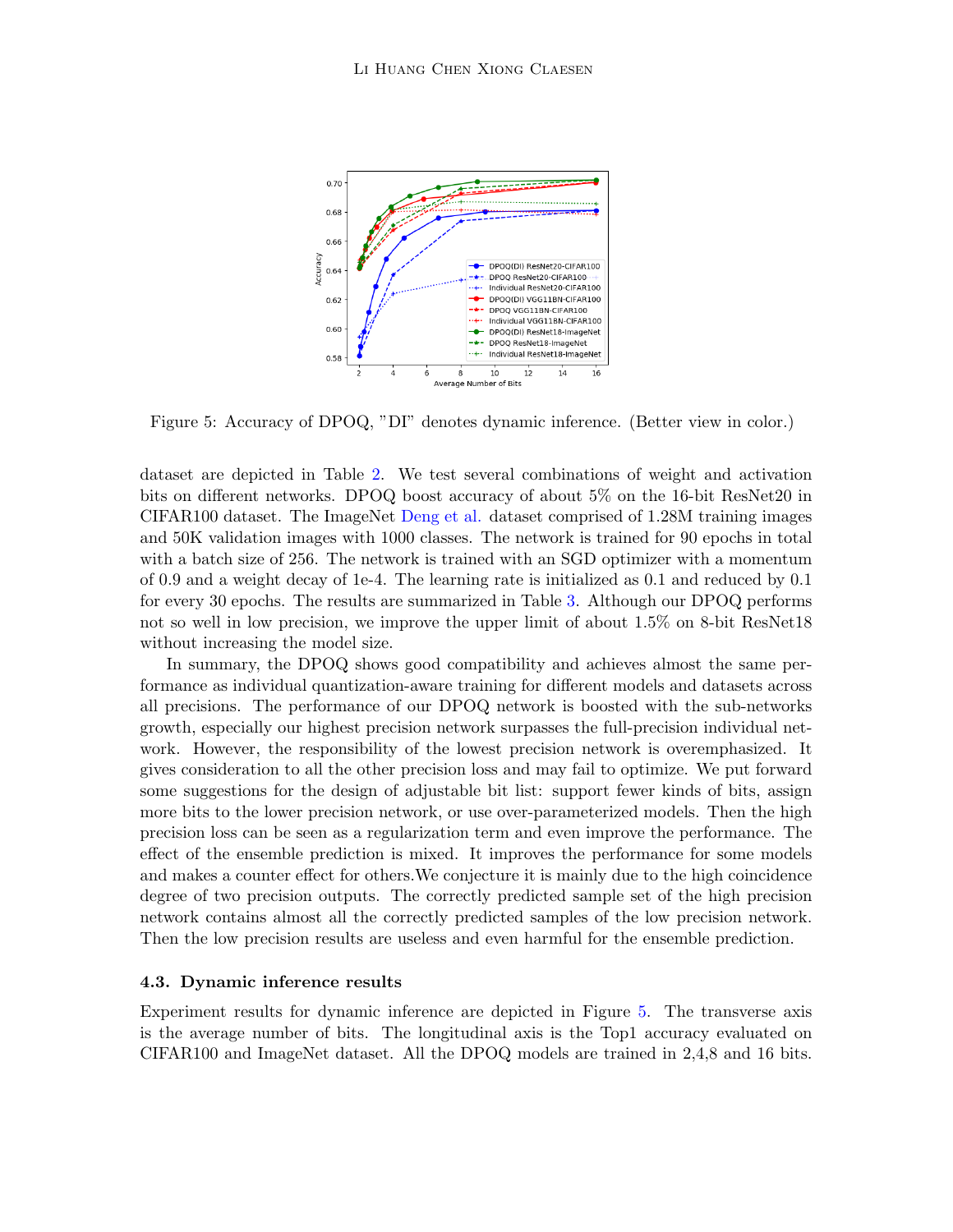The dotted line with "cross" denotes the baselines of individual training and the dotted line with "star" is the DPOQ without dynamic inference.

It is observed that: the accuracy of our DPOQ fluctuates from low to high compared to individual training. With the same number of bits, our DPOQ with dynamic inference achieves more accurate classification results than without it. The dynamic inference mechanism leads to a faster growth and makes that the accuracy reaches its saturation point earlier. It can make up the accuracy drop in low precision with relatively fewer extra operations.

# 5. Discussion and Conclusion

In this paper, we propose DPOQ. Previous works have proved that bit-width is an additional degree of freedom for dynamic deployment besides depth, width, kernel size, and so on. In this section, we discuss the advantages and disadvantages of our DPOQ method and make a comparison with other switchable precision methods. The main idea of other precision switchable methods is training a multi-function full-precision weight which can be quantized to different number of bits. They share the same full-precision weights, so we call it the "shared-FP" method for simplicity.

The "shared-FP" method achieves almost the same accuracy as individual quantization for all bit-widths. Our DPOQ method usually has a better performance for high-precision than for low-precision. The highest precision network achieves higher accuracy than the FP32 base line. Our DPOQ method is easier to add a new bit-mode compared to the "shared-FP" method. We support the separate training and we only need to train the additional part of the network and fix the remaining part. While the "shared-FP" method has to train from scratch. Our DPOQ method is more flexible than the "shared-FP" method. Owing to our network architecture and reuse strategy, we develop the inputdependent adaptive inference by dynamically deciding the network precision. DPOQ also further improve the performance.

# Acknowledgments

This work is supported by the National Key R&D Program of China (2020YFB0906000, 2020YFB0906001).

# References

- <span id="page-12-1"></span>Ron Banner, Yury Nahshan, and Daniel Soudry. Post training 4-bit quantization of convolutional networks for rapid-deployment. In Advances in Neural Information Processing Systems 32: Annual Conference on Neural Information Processing Systems 2019, NeurIPS 2019, 8-14 December 2019, Vancouver, BC, Canada, pages 7948–7956.
- <span id="page-12-0"></span>Han Cai, Chuang Gan, Tianzhe Wang, Zhekai Zhang, and Song Han. Once-for-all: Train one network and specialize it for efficient deployment. In 8th International Conference on Learning Representations, ICLR 2020, Addis Ababa, Ethiopia, April 26-30, 2020.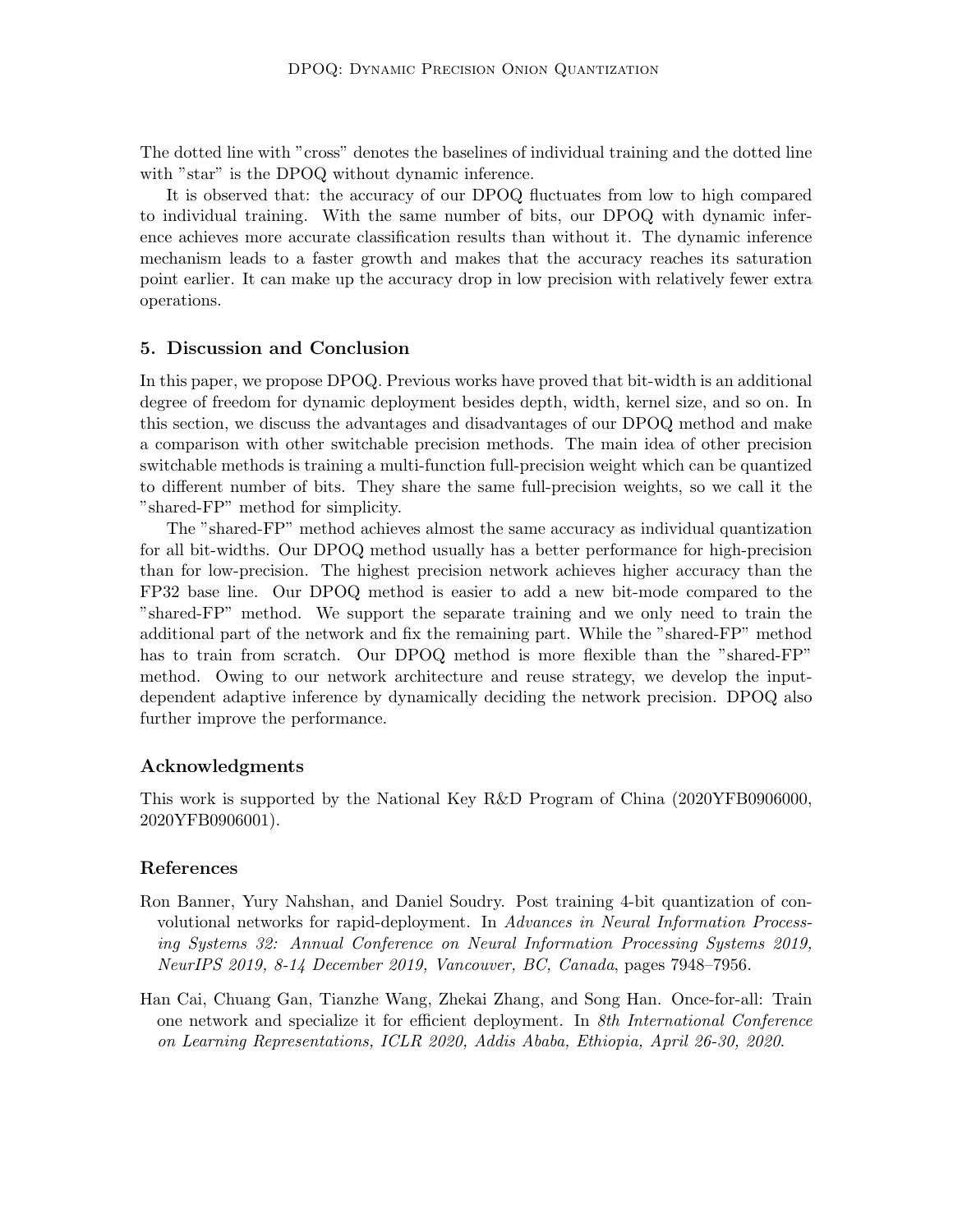- <span id="page-13-9"></span>Jungwook Choi, Zhuo Wang, Swagath Venkataramani, Pierce I-Jen Chuang, Vijayalakshmi Srinivasan, and Kailash Gopalakrishnan. PACT: parameterized clipping activation for quantized neural networks. CoRR, abs/1805.06085, 2018.
- <span id="page-13-5"></span>Yoni Choukroun, Eli Kravchik, Fan Yang, and Pavel Kisilev. Low-bit quantization of neural networks for efficient inference. In 2019 IEEE/CVF International Conference on Computer Vision Workshops, ICCV Workshops 2019, Seoul, Korea (South), October 27-28, 2019, pages 3009–3018.
- <span id="page-13-7"></span>Matthieu Courbariaux, Yoshua Bengio, and Jean-Pierre David. Binaryconnect: Training deep neural networks with binary weights during propagations. In Advances in Neural Information Processing Systems 28: Annual Conference on Neural Information Processing Systems 2015, December 7-12, 2015, Montreal, Quebec, Canada, pages 3123–3131.
- <span id="page-13-10"></span>Jia Deng, Wei Dong, Richard Socher, Li-Jia Li, Kai Li, and Fei-Fei Li. Imagenet: A large-scale hierarchical image database. In 2009 IEEE Computer Society Conference on Computer Vision and Pattern Recognition (CVPR 2009), 20-25 June 2009, Miami, Florida, USA, pages 248–255.
- <span id="page-13-2"></span>Yoav Goldberg. A primer on neural network models for natural language processing. J. Artif. Intell. Res., 57:345–420, 2016.
- <span id="page-13-1"></span>Sorin Mihai Grigorescu, Bogdan Trasnea, Tiberiu T. Cocias, and Gigel Macesanu. A survey of deep learning techniques for autonomous driving. J. Field Robotics, 37(3):362–386, 2020.
- <span id="page-13-0"></span>Kaiming He, Xiangyu Zhang, Shaoqing Ren, and Jian Sun. Deep residual learning for image recognition. In 2016 IEEE Conference on Computer Vision and Pattern Recognition, CVPR 2016, Las Vegas, NV, USA, June 27-30, 2016, pages 770–778.
- <span id="page-13-8"></span>Gao Huang, Danlu Chen, Tianhong Li, Felix Wu, Laurens van der Maaten, and Kilian Q. Weinberger. Multi-scale dense networks for resource efficient image classification. In 6th International Conference on Learning Representations, ICLR 2018, Vancouver, BC, Canada, April 30 - May 3, 2018, Conference Track Proceedings.
- <span id="page-13-6"></span>Itay Hubara, Matthieu Courbariaux, Daniel Soudry, Ran El-Yaniv, and Yoshua Bengio. Binarized neural networks. In Daniel D. Lee, Masashi Sugiyama, Ulrike von Luxburg, Isabelle Guyon, and Roman Garnett, editors, Advances in Neural Information Processing Systems 29: Annual Conference on Neural Information Processing Systems 2016, December 5-10, 2016, Barcelona, Spain, pages 4107–4115.
- <span id="page-13-3"></span>Sergey Ioffe and Christian Szegedy. Batch normalization: Accelerating deep network training by reducing internal covariate shift. In Proceedings of the 32nd International Conference on Machine Learning, ICML 2015, Lille, France, 6-11 July 2015, pages 448–456, 2015.
- <span id="page-13-4"></span>Benoit Jacob, Skirmantas Kligys, Bo Chen, Menglong Zhu, Matthew Tang, Andrew G. Howard, Hartwig Adam, and Dmitry Kalenichenko. Quantization and training of neural networks for efficient integer-arithmetic-only inference. In 2018 IEEE Conference on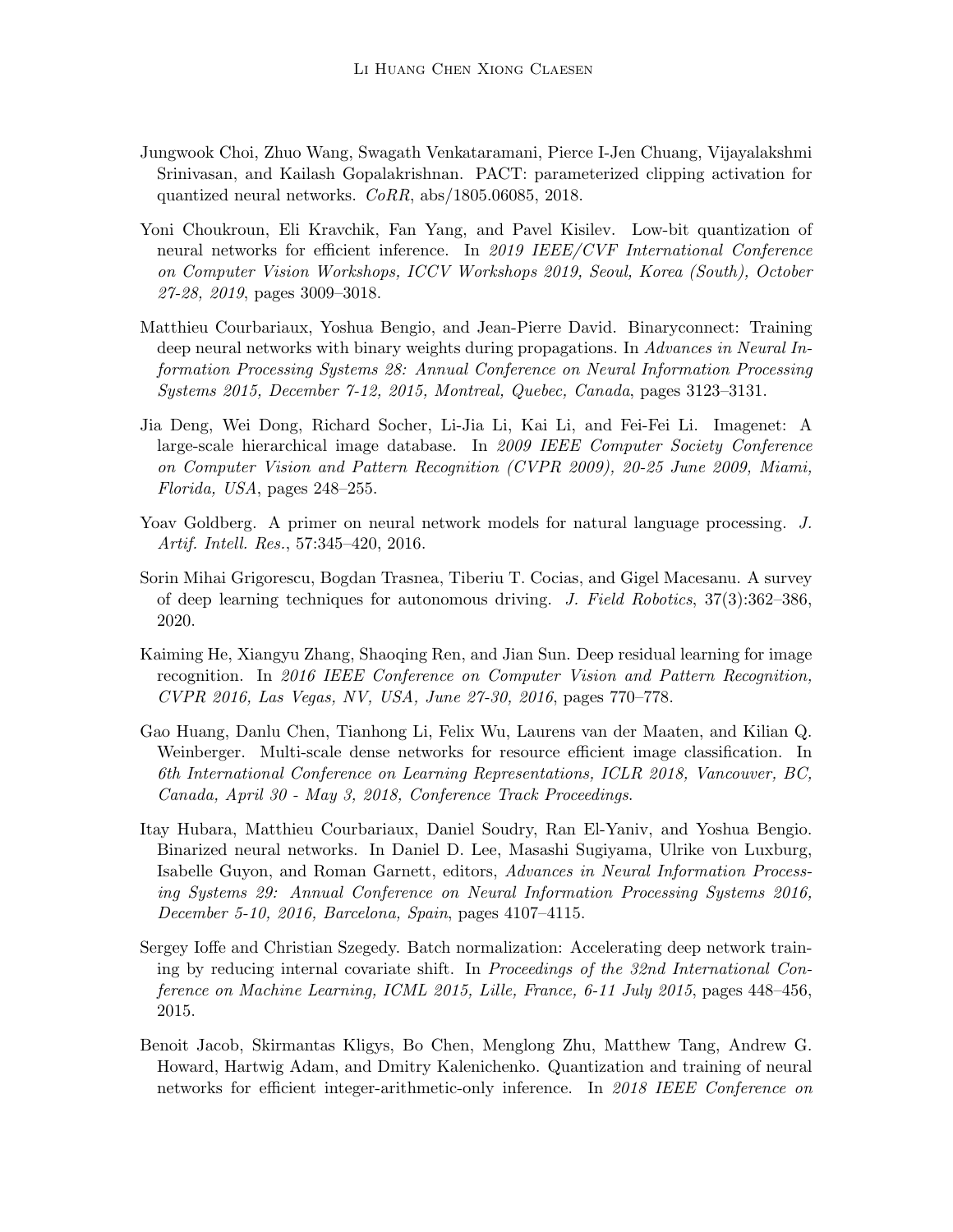Computer Vision and Pattern Recognition, CVPR 2018, Salt Lake City, UT, USA, June 18-22, 2018, pages 2704–2713. IEEE Computer Society.

- <span id="page-14-1"></span>Qing Jin, Linjie Yang, and Zhenyu Liao. Adabits: Neural network quantization with adaptive bit-widths. In 2020 IEEE/CVF Conference on Computer Vision and Pattern Recognition, CVPR 2020, Seattle, WA, USA, June 13-19, 2020, pages 2143–2153.
- <span id="page-14-4"></span>Yigitcan Kaya, Sanghyun Hong, and Tudor Dumitras. Shallow-deep networks: Understanding and mitigating network overthinking. In Kamalika Chaudhuri and Ruslan Salakhutdinov, editors, Proceedings of the 36th International Conference on Machine Learning, ICML 2019, 9-15 June 2019, Long Beach, California, USA, volume 97 of Proceedings of Machine Learning Research, pages 3301–3310. PMLR.
- <span id="page-14-2"></span>Markus Nagel, Mart van Baalen, Tijmen Blankevoort, and Max Welling. Data-free quantization through weight equalization and bias correction. In 2019 IEEE/CVF International Conference on Computer Vision, ICCV 2019, Seoul, Korea (South), October 27 - November 2, 2019, pages 1325–1334.
- <span id="page-14-3"></span>Mohammad Rastegari, Vicente Ordonez, Joseph Redmon, and Ali Farhadi. Xnor-net: Imagenet classification using binary convolutional neural networks. In Computer Vision - ECCV 2016 - 14th European Conference, Amsterdam, The Netherlands, October 11-14, 2016, Proceedings, Part IV, pages 525–542.
- <span id="page-14-0"></span>Esteban Real, Alok Aggarwal, Yanping Huang, and Quoc V. Le. Regularized evolution for image classifier architecture search. In The Thirty-Third AAAI Conference on Artificial Intelligence, AAAI 2019, The Thirty-First Innovative Applications of Artificial Intelligence Conference, IAAI 2019, The Ninth AAAI Symposium on Educational Advances in Artificial Intelligence, EAAI 2019, Honolulu, Hawaii, USA, January 27 - February 1, 2019, pages 4780–4789.
- <span id="page-14-8"></span>Christian Szegedy, Wei Liu, Yangqing Jia, Pierre Sermanet, Scott E. Reed, Dragomir Anguelov, Dumitru Erhan, Vincent Vanhoucke, and Andrew Rabinovich. Going deeper with convolutions. In IEEE Conference on Computer Vision and Pattern Recognition, CVPR 2015, Boston, MA, USA, June 7-12, 2015, pages 1–9. IEEE Computer Society.
- <span id="page-14-5"></span>Surat Teerapittayanon, Bradley McDanel, and H. T. Kung. Branchynet: Fast inference via early exiting from deep neural networks. In 23rd International Conference on Pattern Recognition, ICPR 2016, Cancún, Mexico, December 4-8, 2016, pages  $2464-2469$ .
- <span id="page-14-6"></span>Xin Wang, Fisher Yu, Zi-Yi Dou, Trevor Darrell, and Joseph E. Gonzalez. Skipnet: Learning dynamic routing in convolutional networks. In Vittorio Ferrari, Martial Hebert, Cristian Sminchisescu, and Yair Weiss, editors, Computer Vision - ECCV 2018 - 15th European Conference, Munich, Germany, September 8-14, 2018, Proceedings, Part XIII, volume 11217 of Lecture Notes in Computer Science, pages 420–436.
- <span id="page-14-7"></span>Le Yang, Yizeng Han, Xi Chen, Shiji Song, Jifeng Dai, and Gao Huang. Resolution adaptive networks for efficient inference. In 2020 IEEE/CVF Conference on Computer Vision and Pattern Recognition, CVPR 2020, Seattle, WA, USA, June 13-19, 2020, pages 2366–2375.